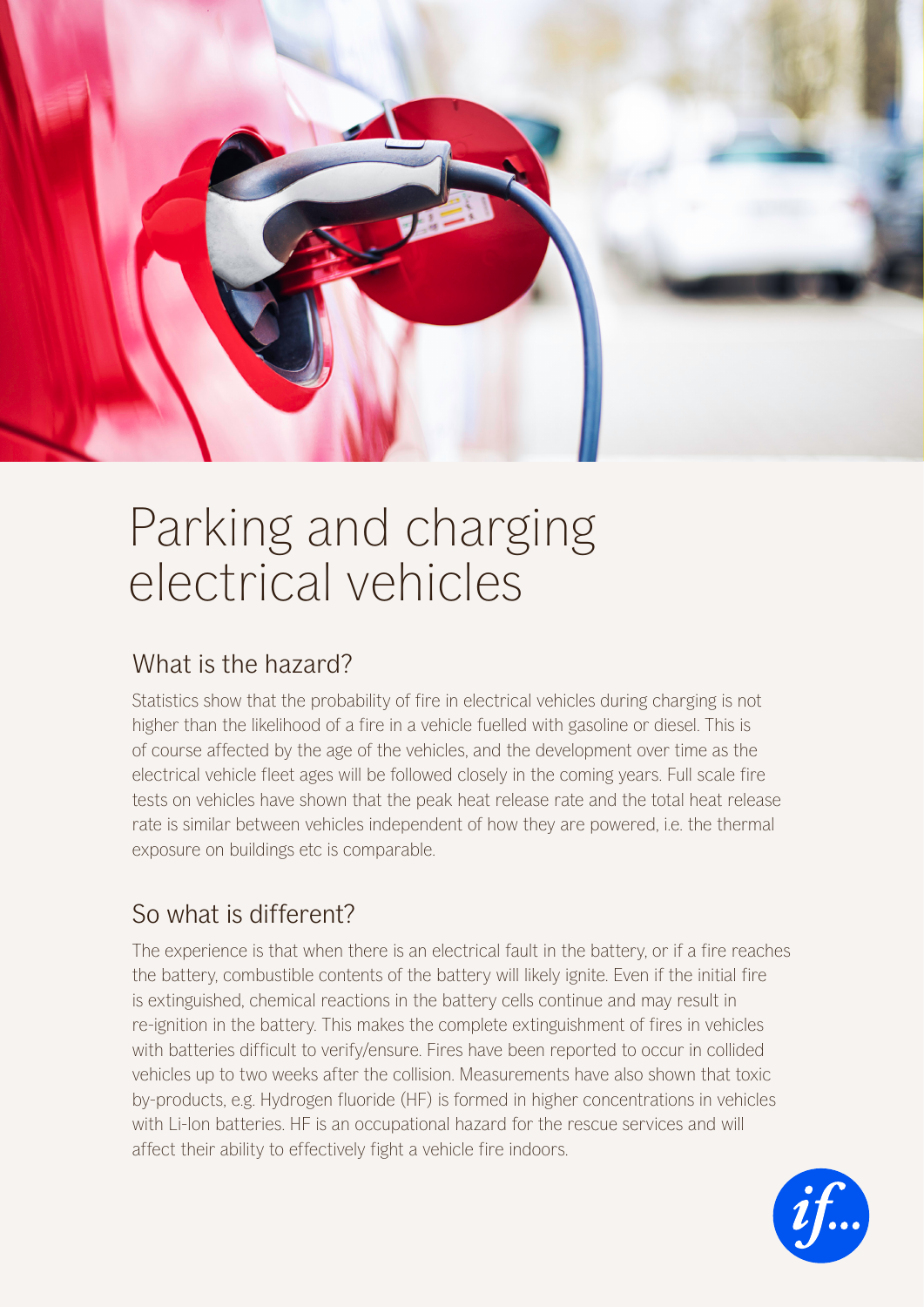## How to reduce the risk

### Battery charging facilities:

- Charging stations for Li-ion operated vehicles should be of approved design and installed according to best practice by a professional electrician, in accordance to guidelines from Original Equipment Manufacturers (OEM).
- Chargers installed should be MODE 3 or MODE 4, in accordance with the International standard for electrical vehicle conductive charging system (IEC 61851).

Charging using MODE 2 with common outlets (and plugs) should be discouraged as there are no built-in controls and safety functions. Allowing the use of common outlets will necessitate dedicated circuits protected with 10A surge protection and earth fault protection relay type B (NEK 400:2018) As it will be very hard to distinguish those from other common outlets not having these characteristics all common outlets will need to be protected in the same way.

- The use of extension cables (leads) should be banned.
- Chargers should be mounted on a stable non-combustible wall.
- Indoor charging stations should preferably be located near the building entrance, so the access route for the fire brigade to the vehicle is as easy as possible in case of fire.
- Cables and connectors should be protected from physical damage using load balancers (spring reels) or other means to keep them from the floor.
- Clear signs should be provided indicating a charging area is present in the garage.

#### Safety equipment at battery charging facilities:

- Garages with charging stations should have automatic fire detection installed, preferably with smoke detection. This is to facilitate early warning of developing fires. Most fires are not expected to start in the battery, and it may take  $20 - 30$  minutes until the fire reaches the battery depending on where the fire starts.
- The increased energy content in cars has resulted in increased material damage caused by parking garage fires. It is important to distinguish between parking garages above ground and underground. While automatic water sprinklers are highly recommended for all indoor parking facilities above ground level, it should be mandatory in underground parking garages.
- Garages with charging stations should have means for smoke & heat ventilation prepared, to be able to remove smoke and toxic gases in case of fire.
- Portable fire extinguishers should be available near the entrances.
- The extinguishers should be suitable for use on electrical fires.
- There should be the possibility to disconnect electricity to the charging unit from a remote location.